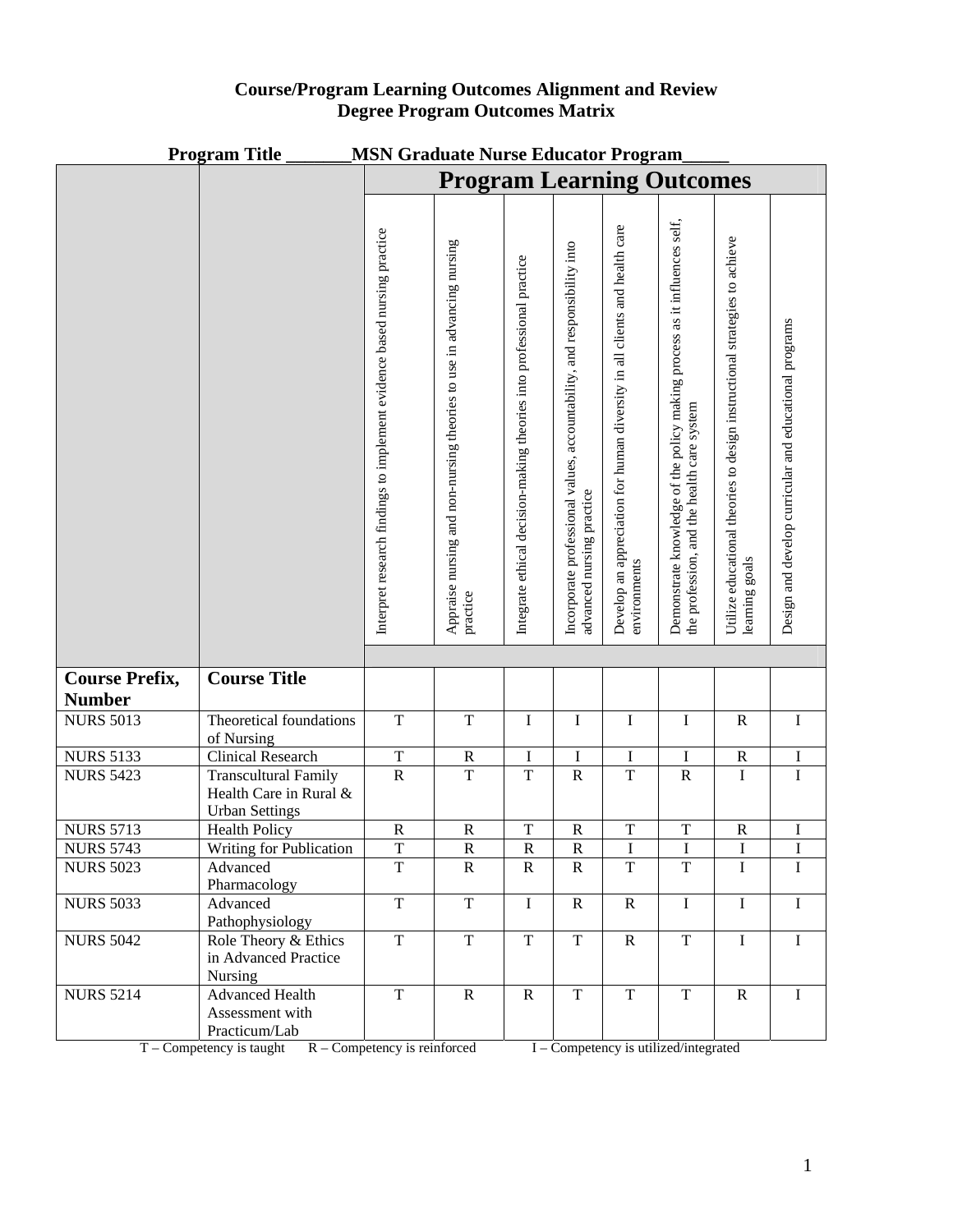| <b>Program Title</b><br><b>MSN Graduate Nurse Educator Program</b> |                                              |                                                                          |                                                                                   |                                                                       |                                                                                                       |                                                                                            |                                                                                                                         |                                                                                              |                                                        |
|--------------------------------------------------------------------|----------------------------------------------|--------------------------------------------------------------------------|-----------------------------------------------------------------------------------|-----------------------------------------------------------------------|-------------------------------------------------------------------------------------------------------|--------------------------------------------------------------------------------------------|-------------------------------------------------------------------------------------------------------------------------|----------------------------------------------------------------------------------------------|--------------------------------------------------------|
|                                                                    |                                              | <b>Program Learning Outcomes</b>                                         |                                                                                   |                                                                       |                                                                                                       |                                                                                            |                                                                                                                         |                                                                                              |                                                        |
|                                                                    |                                              |                                                                          |                                                                                   |                                                                       |                                                                                                       |                                                                                            |                                                                                                                         |                                                                                              |                                                        |
|                                                                    |                                              | Interpret research findings to implement evidence based nursing practice | Appraise nursing and non-nursing theories to use in advancing nursing<br>practice | Integrate ethical decision-making theories into professional practice | Incorporate professional values, accountability, and responsibility into<br>advanced nursing practice | Develop an appreciation for human diversity in all clients and health care<br>environments | Demonstrate knowledge of the policy making process as it influences self,<br>the profession, and the health care system | Utilize educational theories to design instructional strategies to achieve<br>learning goals | Design and develop curricular and educational programs |
|                                                                    |                                              |                                                                          |                                                                                   |                                                                       |                                                                                                       |                                                                                            |                                                                                                                         |                                                                                              |                                                        |
| <b>Course Prefix,</b>                                              | <b>Course Title</b>                          |                                                                          |                                                                                   |                                                                       |                                                                                                       |                                                                                            |                                                                                                                         |                                                                                              |                                                        |
| <b>Number</b>                                                      |                                              |                                                                          |                                                                                   |                                                                       |                                                                                                       |                                                                                            |                                                                                                                         |                                                                                              |                                                        |
| <b>NURS 5303</b>                                                   | Program & Curriculum<br>Design               | $\overline{R}$                                                           | $\overline{R}$                                                                    | $\, {\bf R}$                                                          | $\, {\bf R}$                                                                                          | $\mathbf I$                                                                                | $\mathbf I$                                                                                                             | $\mathbf I$                                                                                  | $\overline{T}$                                         |
| <b>NURS 5313</b>                                                   | <b>Instructional Strategies</b><br>& Methods | $\overline{R}$                                                           | $\overline{R}$                                                                    | $\overline{R}$                                                        | $\overline{R}$                                                                                        | $\overline{R}$                                                                             | $\mathbf I$                                                                                                             | $\overline{T}$                                                                               | $\overline{R}$                                         |
| <b>NURS 5323</b>                                                   | <b>Evaluation in Nursing</b><br>Education    | $\overline{R}$                                                           | $\mathbf R$                                                                       | $\, {\bf R}$                                                          | $\mathbf R$                                                                                           | $\mathbf I$                                                                                | $\mathbf I$                                                                                                             | ${\bf R}$                                                                                    | $\mathbf I$                                            |
| <b>NURS 5333</b>                                                   | <b>Nursing Education</b><br>Role Practicum   | $\mathbf I$                                                              | $\mathbf I$                                                                       | $\mathbf I$                                                           | $\mathbf I$                                                                                           | $\mathbf I$                                                                                | ${\bf R}$                                                                                                               | $\bf I$                                                                                      | $\mathbf R$                                            |
| <b>NURS 5983-009</b>                                               | Teaching with                                | $\overline{R}$                                                           | $\overline{R}$                                                                    | $\overline{I}$                                                        | I                                                                                                     | $\overline{I}$                                                                             | $\mathbf I$                                                                                                             | $\mathbf I$                                                                                  | $\overline{I}$                                         |
| <b>NURS 5803</b>                                                   | Technology<br>Thesis: Proposal<br>Writing    | $\overline{R}$                                                           | $\overline{R}$                                                                    | $\overline{R}$                                                        | $\mathbf I$                                                                                           | $\overline{I}$                                                                             | $\mathbf I$                                                                                                             | $\mathbf I$                                                                                  | $\rm I$                                                |
| <b>NURS 5903</b>                                                   | Thesis                                       | $\mathbf I$                                                              | I                                                                                 | $\bf I$                                                               | I                                                                                                     | $\bf I$                                                                                    | I                                                                                                                       | $\bf I$                                                                                      | $\bf I$                                                |

## **Course/Program Learning Outcomes Alignment and Review Degree Program Outcomes Matrix**

T – Competency is taught R – Competency is reinforced I – Competency is utilized/integrated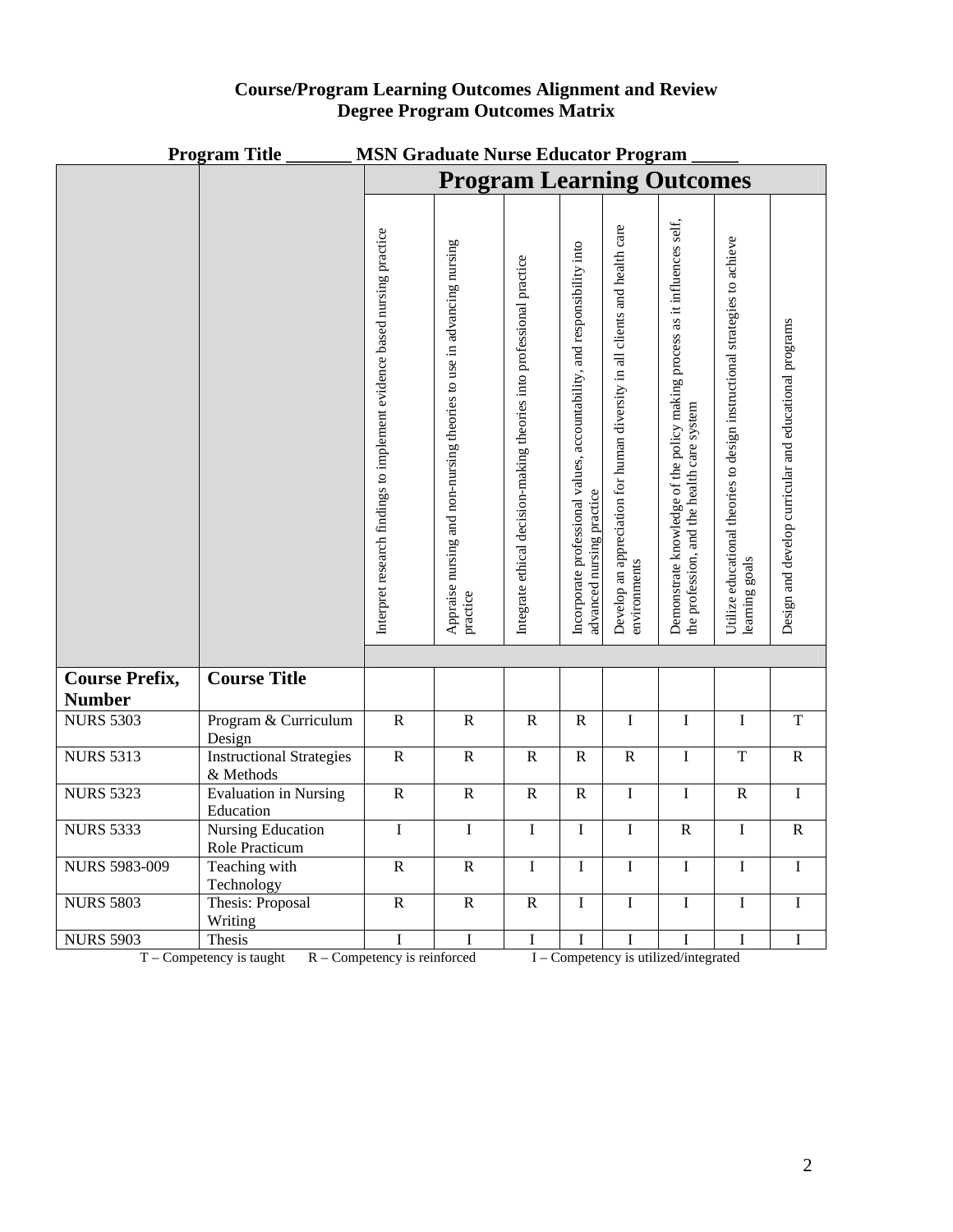|                       | <b>Program Title</b><br><b>MSN Graduate Nurse Educator Program</b> |                                                                                             |                                                                                              |                                                                                                |                                                                              |                                                                                       |                                                                                                                      |  |  |
|-----------------------|--------------------------------------------------------------------|---------------------------------------------------------------------------------------------|----------------------------------------------------------------------------------------------|------------------------------------------------------------------------------------------------|------------------------------------------------------------------------------|---------------------------------------------------------------------------------------|----------------------------------------------------------------------------------------------------------------------|--|--|
|                       |                                                                    | <b>Program Learning Outcomes</b>                                                            |                                                                                              |                                                                                                |                                                                              |                                                                                       |                                                                                                                      |  |  |
|                       |                                                                    |                                                                                             |                                                                                              |                                                                                                |                                                                              |                                                                                       |                                                                                                                      |  |  |
|                       |                                                                    |                                                                                             |                                                                                              |                                                                                                |                                                                              |                                                                                       |                                                                                                                      |  |  |
|                       |                                                                    |                                                                                             |                                                                                              |                                                                                                |                                                                              |                                                                                       |                                                                                                                      |  |  |
|                       |                                                                    |                                                                                             |                                                                                              |                                                                                                |                                                                              |                                                                                       |                                                                                                                      |  |  |
|                       |                                                                    |                                                                                             |                                                                                              |                                                                                                |                                                                              |                                                                                       |                                                                                                                      |  |  |
|                       |                                                                    |                                                                                             |                                                                                              |                                                                                                |                                                                              |                                                                                       |                                                                                                                      |  |  |
|                       |                                                                    |                                                                                             |                                                                                              |                                                                                                |                                                                              |                                                                                       |                                                                                                                      |  |  |
|                       |                                                                    |                                                                                             |                                                                                              |                                                                                                |                                                                              |                                                                                       |                                                                                                                      |  |  |
|                       |                                                                    |                                                                                             |                                                                                              |                                                                                                |                                                                              |                                                                                       |                                                                                                                      |  |  |
|                       |                                                                    |                                                                                             |                                                                                              |                                                                                                |                                                                              |                                                                                       |                                                                                                                      |  |  |
|                       |                                                                    |                                                                                             |                                                                                              |                                                                                                |                                                                              |                                                                                       |                                                                                                                      |  |  |
|                       |                                                                    |                                                                                             |                                                                                              |                                                                                                |                                                                              |                                                                                       |                                                                                                                      |  |  |
|                       |                                                                    |                                                                                             |                                                                                              |                                                                                                |                                                                              |                                                                                       |                                                                                                                      |  |  |
|                       |                                                                    |                                                                                             |                                                                                              |                                                                                                |                                                                              |                                                                                       |                                                                                                                      |  |  |
|                       |                                                                    |                                                                                             |                                                                                              |                                                                                                |                                                                              |                                                                                       |                                                                                                                      |  |  |
|                       |                                                                    |                                                                                             |                                                                                              |                                                                                                |                                                                              |                                                                                       |                                                                                                                      |  |  |
|                       |                                                                    |                                                                                             |                                                                                              |                                                                                                |                                                                              |                                                                                       |                                                                                                                      |  |  |
|                       |                                                                    |                                                                                             |                                                                                              |                                                                                                |                                                                              |                                                                                       |                                                                                                                      |  |  |
|                       |                                                                    |                                                                                             |                                                                                              |                                                                                                |                                                                              |                                                                                       |                                                                                                                      |  |  |
|                       |                                                                    |                                                                                             |                                                                                              |                                                                                                |                                                                              |                                                                                       |                                                                                                                      |  |  |
|                       |                                                                    | Integrate technology based teaching strategies into curricular and<br>educational programs. | Evaluate the outcomes of the educational process in both the classroom and clinical setting. | Assume the role of nursing educator in academia, health care institutions and<br>the community | Exhibit evidence of leadership, scholarship, research and lifelong learning. | Use teaching best practices, literature and research to improve nursing<br>curricula. | Analyze the role of the nurse educator in preparing graduates for social,<br>ethical, cultural and political issues. |  |  |
|                       |                                                                    |                                                                                             |                                                                                              |                                                                                                |                                                                              |                                                                                       |                                                                                                                      |  |  |
|                       |                                                                    |                                                                                             |                                                                                              |                                                                                                |                                                                              |                                                                                       |                                                                                                                      |  |  |
| <b>Course Prefix,</b> | <b>Course Title</b>                                                |                                                                                             |                                                                                              |                                                                                                |                                                                              |                                                                                       |                                                                                                                      |  |  |
| <b>Number</b>         |                                                                    |                                                                                             |                                                                                              |                                                                                                |                                                                              |                                                                                       |                                                                                                                      |  |  |
| <b>NURS 5013</b>      | Theoretical foundations                                            | I                                                                                           | $\bf I$                                                                                      | I                                                                                              | $\bf I$                                                                      | $\rm I$                                                                               | I                                                                                                                    |  |  |
|                       | of Nursing                                                         |                                                                                             |                                                                                              |                                                                                                |                                                                              |                                                                                       |                                                                                                                      |  |  |
| <b>NURS 5133</b>      | <b>Clinical Research</b>                                           | $\rm I$                                                                                     | $\rm I$                                                                                      | $\bf I$                                                                                        | $\bf I$                                                                      | $\bf I$                                                                               | I                                                                                                                    |  |  |
| <b>NURS 5423</b>      | <b>Transcultural Family</b>                                        | $\mathbf I$                                                                                 | $\mathbf I$                                                                                  | $\bf I$                                                                                        | $\rm I$                                                                      | $\rm I$                                                                               | $\mathbf I$                                                                                                          |  |  |
|                       | Health Care in Rural &                                             |                                                                                             |                                                                                              |                                                                                                |                                                                              |                                                                                       |                                                                                                                      |  |  |
| <b>NURS 5713</b>      | <b>Urban Settings</b><br><b>Health Policy</b>                      | I                                                                                           | I                                                                                            | I                                                                                              | I                                                                            | I                                                                                     | I                                                                                                                    |  |  |
| <b>NURS 5743</b>      | <b>Writing for Publication</b>                                     | $\mathbf{I}$                                                                                | T                                                                                            | $\mathbf{I}$                                                                                   | $\mathbf{I}$                                                                 | $\mathbf{I}$                                                                          | $\mathbf{I}$                                                                                                         |  |  |
| <b>NURS 5023</b>      | Advanced                                                           | $\mathbf I$                                                                                 | $\overline{I}$                                                                               | I                                                                                              | $\mathbf I$                                                                  | $\mathbf I$                                                                           | I                                                                                                                    |  |  |
|                       | Pharmacology                                                       |                                                                                             |                                                                                              |                                                                                                |                                                                              |                                                                                       |                                                                                                                      |  |  |
| <b>NURS 5033</b>      | Advanced                                                           | $\mathbf I$                                                                                 | $\bf I$                                                                                      | $\bf I$                                                                                        | $\bf I$                                                                      | $\bf I$                                                                               | $\mathbf I$                                                                                                          |  |  |
|                       | Pathophysiology                                                    |                                                                                             |                                                                                              |                                                                                                |                                                                              |                                                                                       |                                                                                                                      |  |  |
| <b>NURS 5042</b>      | Role Theory & Ethics                                               | $\mathbf I$                                                                                 | $\bf I$                                                                                      | I                                                                                              | $\mathbf I$                                                                  | $\mathbf I$                                                                           | $\mathbf R$                                                                                                          |  |  |
|                       | in Advanced Practice                                               |                                                                                             |                                                                                              |                                                                                                |                                                                              |                                                                                       |                                                                                                                      |  |  |
|                       | Nursing<br><b>Advanced Health</b>                                  | $\mathbf I$                                                                                 | $\mathbf I$                                                                                  | $\mathbf I$                                                                                    | $\mathbf I$                                                                  | $\mathbf I$                                                                           | $\mathbf I$                                                                                                          |  |  |
| <b>NURS 5214</b>      | Assessment with                                                    |                                                                                             |                                                                                              |                                                                                                |                                                                              |                                                                                       |                                                                                                                      |  |  |
|                       | Practicum/Lab                                                      |                                                                                             |                                                                                              |                                                                                                |                                                                              |                                                                                       |                                                                                                                      |  |  |
|                       |                                                                    |                                                                                             |                                                                                              |                                                                                                |                                                                              |                                                                                       |                                                                                                                      |  |  |

## **Course/Program Learning Outcomes Alignment and Review Degree Program Outcomes Matrix**

T – Competency is taught R – Competency is reinforced I – Competency is utilized/integrated